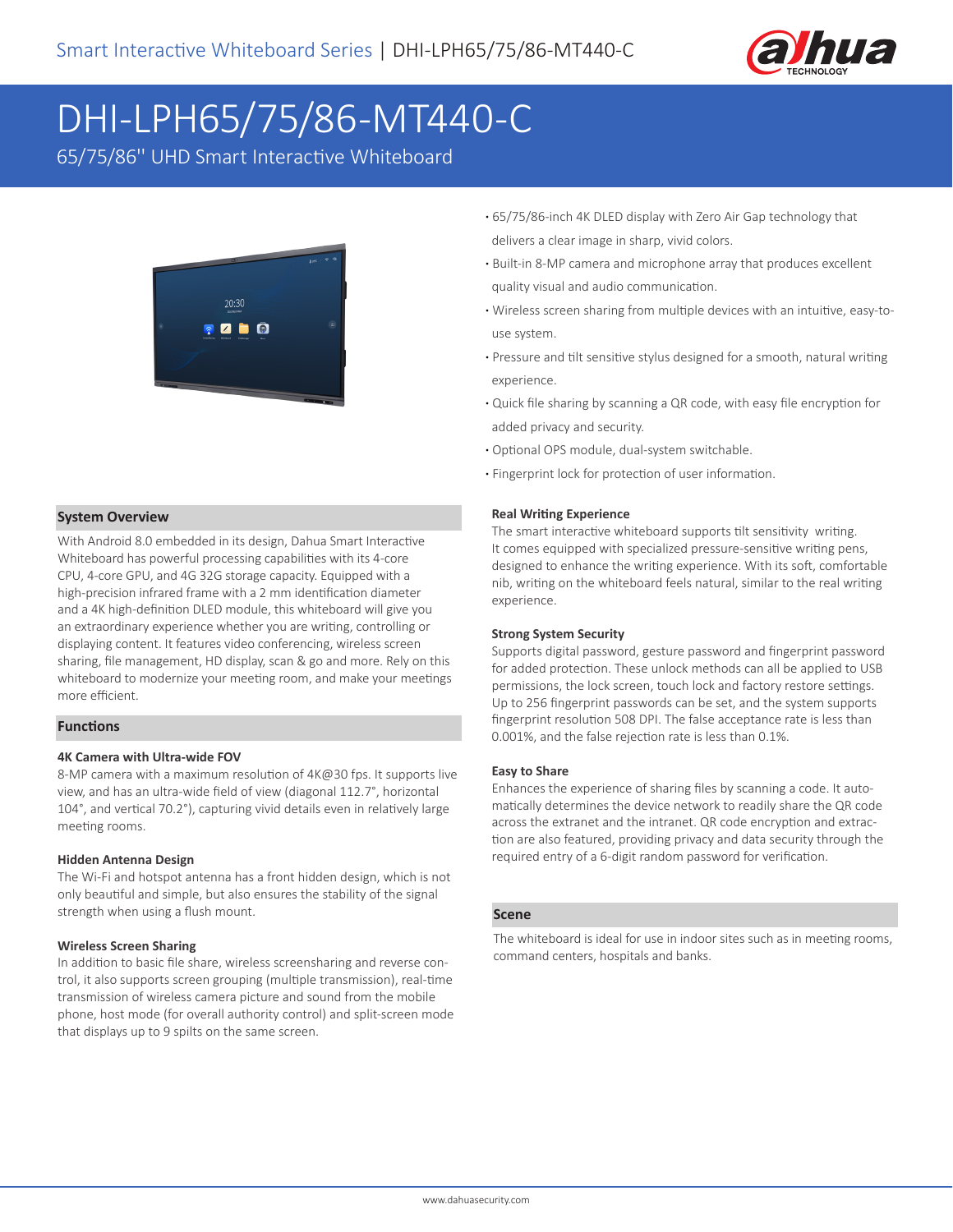# Smart Interactive Whiteboard Series | DHI-LPH65/75/86-MT440-C

## **Technical Specification**

### Built-in System

| Dunchi Jyuchii              |                                                               |                          |
|-----------------------------|---------------------------------------------------------------|--------------------------|
| Operating System            | Android 8.0                                                   | Fingerprint Re           |
| CPU                         | Dual-core A53 + dual-core A73                                 | FAR                      |
| <b>RAM</b>                  | 4 GB                                                          | <b>FRR</b>               |
| <b>ROM</b>                  | 32 GB                                                         | Function                 |
| LCD Panel                   |                                                               | Operating Syst<br>Module |
| Panel Dimensions            | 65-inch; 75-inch; 86-inch                                     | WiFi                     |
| <b>Brightness</b>           | 65-inch: 350 cd/m2; 75-inch: 400 cd/m2; 86-inch: 400<br>cd/m2 | Wi-Fi Hotspot            |
| Contrast                    | 1200:1                                                        | Device Por               |
| Resolution                  | 3840 (H) × 2160 (V)                                           | Light Sensor             |
| Aspect Ratio                | 16:9                                                          | Front Button             |
| Backlight                   | DLED                                                          | Front Ports              |
| Lifespan                    | 30,000 hours                                                  | Network Port             |
| Viewing Angle               | H: 178°; V: 178°                                              | Wi-Fi                    |
| Touchscreen                 |                                                               | <b>USB</b>               |
| Touch Technology Type       | Infrared touch technology                                     | RS-232                   |
| <b>Touch Points</b>         | 20                                                            |                          |
| <b>Writing Mode</b>         | Finger + Pen                                                  | Video Input              |
| Response Time               | $<$ 10 $\,$ ms                                                | Video Output             |
| Valid Touch                 | 2mm                                                           | Audio Input              |
| Communication Mode          | <b>USB</b>                                                    | Audio Output             |
| Camera                      |                                                               | IrDA                     |
| Pixel                       | 8 MP (live view)                                              | Others                   |
| Auto Control                | Auto white balance                                            | General                  |
| Distortion                  | $\leq 5\%$                                                    | Power Supply             |
| Max. Resolution             | 4K@30 fps                                                     | Power Consun             |
| Field of View               | H: 104°; V: 70.2°; D: 112.7°                                  |                          |
| Speaker                     |                                                               | Product Dimer            |
| Built-in Speaker            | 3                                                             |                          |
| Power                       | Full frequency: 15 W $\times$ 2; bass: 15 W $\times$ 1        |                          |
| Microphone                  |                                                               | Packaging Dim            |
| Pick-up Distance            | Far-field sound pickup: 6 m-8 m (19.69 ft-26.25 ft)           |                          |
| Number of Microphones       | 8                                                             |                          |
| AGC                         | Yes                                                           | Operating Tem            |
| Echo Cancellation           | Yes                                                           | Storage Temp             |
| Intelligent Noise Filtering | Yes                                                           | <b>Operating Hur</b>     |
| Polar Pattern               | Omnidirectional                                               | Storage Humid            |

| Fingerprint                            |                                                                                                                                                                                                                                       |
|----------------------------------------|---------------------------------------------------------------------------------------------------------------------------------------------------------------------------------------------------------------------------------------|
| <b>Fingerprint Capacity</b>            | 256                                                                                                                                                                                                                                   |
| Fingerprint Resolution                 | <b>508 DPI</b>                                                                                                                                                                                                                        |
| <b>FAR</b>                             | < 0.001%                                                                                                                                                                                                                              |
| <b>FRR</b>                             | < 0.1%                                                                                                                                                                                                                                |
| Function                               |                                                                                                                                                                                                                                       |
| Operating System of External<br>Module | Windows 7/8/10; Android                                                                                                                                                                                                               |
| WiFi                                   | Dual-band 2.4G/5G                                                                                                                                                                                                                     |
| Wi-Fi Hotspot                          | Dual-band 2.4G/5G; supports enabling Hotspot and<br>Wi-Fi at the same time                                                                                                                                                            |
| Device Ports                           |                                                                                                                                                                                                                                       |
| Light Sensor                           | $\mathbf{1}$                                                                                                                                                                                                                          |
| Front Button                           | $1 \times power$ button                                                                                                                                                                                                               |
| <b>Front Ports</b>                     | $1 \times$ HDMI IN; $1 \times$ touch; $2 \times$ USB3.0                                                                                                                                                                               |
| Network Port                           | $2 \times RJ - 45$                                                                                                                                                                                                                    |
| Wi-Fi                                  | $1 \times Wi$ -Fi; $1 \times Hotspot$                                                                                                                                                                                                 |
| <b>USB</b>                             | 3 × USB3.0; 1 × USB2.0                                                                                                                                                                                                                |
| RS-232                                 | $1 \times$ RS-232                                                                                                                                                                                                                     |
| Video Input                            | $3 \times$ HDMI IN; $1 \times$ DP; $1 \times$ MINI AV IN; $1 \times$ MINI YPBPR;<br>$1 \times VGA IN$                                                                                                                                 |
| Video Output                           | $1 \times$ HDMI OUT                                                                                                                                                                                                                   |
| Audio Input                            | $1 \times 3.5$ mm; $1 \times$ MIC IN                                                                                                                                                                                                  |
| Audio Output                           | $1 \times 3.5$ mm (EarPhone OUT); $1 \times$ SPDIF                                                                                                                                                                                    |
| <b>IrDA</b>                            | $\mathbf{1}$                                                                                                                                                                                                                          |
| Others                                 | $2 \times$ Touch                                                                                                                                                                                                                      |
| General                                |                                                                                                                                                                                                                                       |
| Power Supply                           | 100-240 VAC, 50/60 Hz                                                                                                                                                                                                                 |
| Power Consumption                      | 65-inch: 150 W; 75-inch: 300 W; 86-inch: 400 W                                                                                                                                                                                        |
| <b>Product Dimensions</b>              | 65-inch: 1,504.5 mm × 952.5 mm × 86.1 mm (59.23" ×<br>$37.5'' \times 3.39'$ ;<br>75-inch: 1,715.5 mm × 1,066.7 mm × 85.4 mm (67.54"<br>$× 42.00" × 3.36"$ ;<br>86-inch: 1,960.8 mm × 1,204.7 mm × 85.4 mm (77.20"<br>× 47.43" × 3.36" |
| Packaging Dimensions                   | 65-inch: 1,660 mm × 1,045 mm × 245 mm (65.35" ×<br>$41.14" \times 9.65"$<br>75-inch: 1,880 mm × 1,160 mm × 280 mm (74.02" ×<br>45.67"" × 11.02")<br>86-inch: 2,140 mm × 1,340 mm × 280 mm (84.25" ×<br>$52.76'' \times 11.02'$        |
| <b>Operating Temperature</b>           | $-10$ °C to +45 °C (+14 °F to +113 °F)                                                                                                                                                                                                |
| Storage Temperature                    | -20 °C to +55 °C (-4 °F to +131 °F)                                                                                                                                                                                                   |
| <b>Operating Humidity</b>              | 10%-90%                                                                                                                                                                                                                               |
| Storage Humidity                       | 10%-90%                                                                                                                                                                                                                               |
| Product Material                       | Metal casing                                                                                                                                                                                                                          |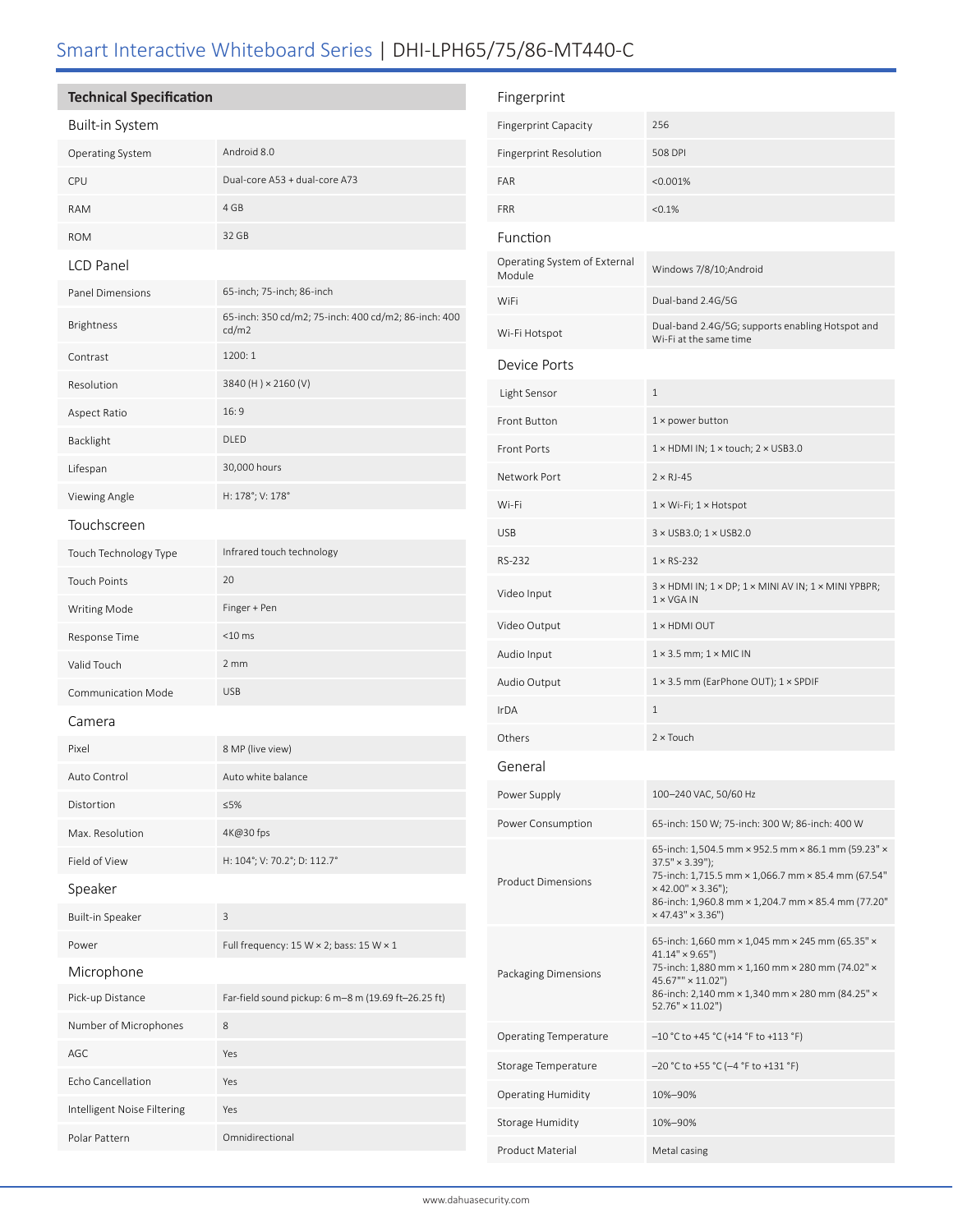# Smart Interactive Whiteboard Series | DHI-LPH65/75/86-MT440-C

| Glass                     | Anti-dazzle tempered glass with a hardness of 7 on the<br>Mohs scale                        |
|---------------------------|---------------------------------------------------------------------------------------------|
| Casing Color (Frame/Rear) | Bottom: Space gray; top/left/right: black                                                   |
| Net Weight                | 65-inch: 44 kg (97.00 lb)<br>75-inch: 54 kg (119.05 lb)<br>86-inch: 66.75 kg (147.16 lb)    |
| Gross Weight              | 65-inch: 56 kg (123.46 lb)<br>75-inch: 71.5 kg (157.63 lb)<br>86-inch: 87.05 kg (191.91 lb) |
| Installation              | Wall mount; floor-standing                                                                  |
|                           |                                                                                             |

#### **Ordering Information**

| Type                                                      | Model                  | Description                                                        |
|-----------------------------------------------------------|------------------------|--------------------------------------------------------------------|
| 65-inch Smart<br>Interactive<br>Whiteboard With<br>Camera | DHI-I PH65-<br>MT440-C | Smart Interactive Whiteboard DHI-LPH65-<br>MT440-C                 |
| 75-inch Smart<br>Interactive<br>Whiteboard With<br>Camera | DHI-LPH75-<br>MT440-C  | Smart Interactive Whiteboard DHI-LPH75-<br>MT440-C                 |
| 86-inch Smart<br>Interactive<br>Whiteboard With<br>Camera | DHI-LPH86-<br>MT440-C  | Smart Interactive Whiteboard DHI-LPH86-<br>MT440-C                 |
| Accessories                                               | DHI-PKP-IPOA           | Smart Pen (optional)                                               |
|                                                           | DHI-PKP-WPOB           | Wireless Screen Sharing Cable (optional)                           |
|                                                           | DHI-MC-PI5681IL        | PC module I5-6400 + 8 GB + 128 GB<br>(optional)                    |
|                                                           | DHI-MC-PI7682II        | PC module I7-6700 + 8 GB + 256 GB<br>(optional)                    |
|                                                           | DHI-MC-PI5881IL        | PC module I5 8 GB + 128 GB (optional)                              |
|                                                           | DHI-MC-PI5882IL        | PC module I5 8 GB + 256 GB (optional)                              |
|                                                           | DHI-PKC-MSOA           | 65"/75" Interactive Whiteboard Mobile<br>Stand (optional)          |
|                                                           | DHI-PKC-MS1A           | 86" Interactive Whiteboard Mobile Stand<br>(optional)              |
|                                                           | DHI-PKC-MSOC           | 65"/75" Interactive Whiteboard Liftable<br>Mobile Stand (optional) |
|                                                           | DHI-PKC-MSOB           | 65"/75" Interactive Whiteboard Mobile<br>Stand (optional)          |
|                                                           | DHI-PKC-MS1B           | 86" Interactive Whiteboard Mobile Stand<br>(optional)              |

#### **Installation**



## **Dimensions (mm[inch])**